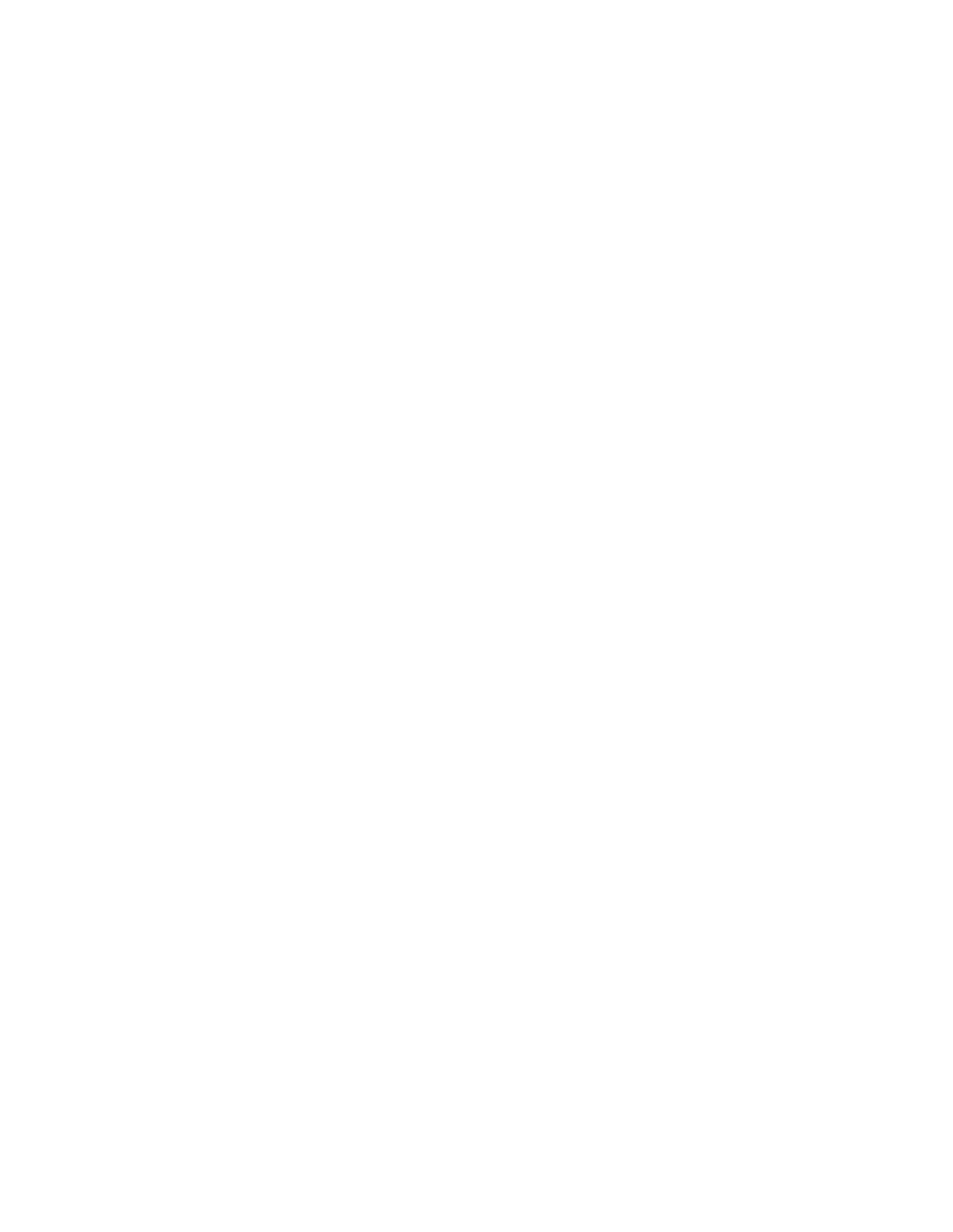## TABLE OF CONTENTS

#### **Page**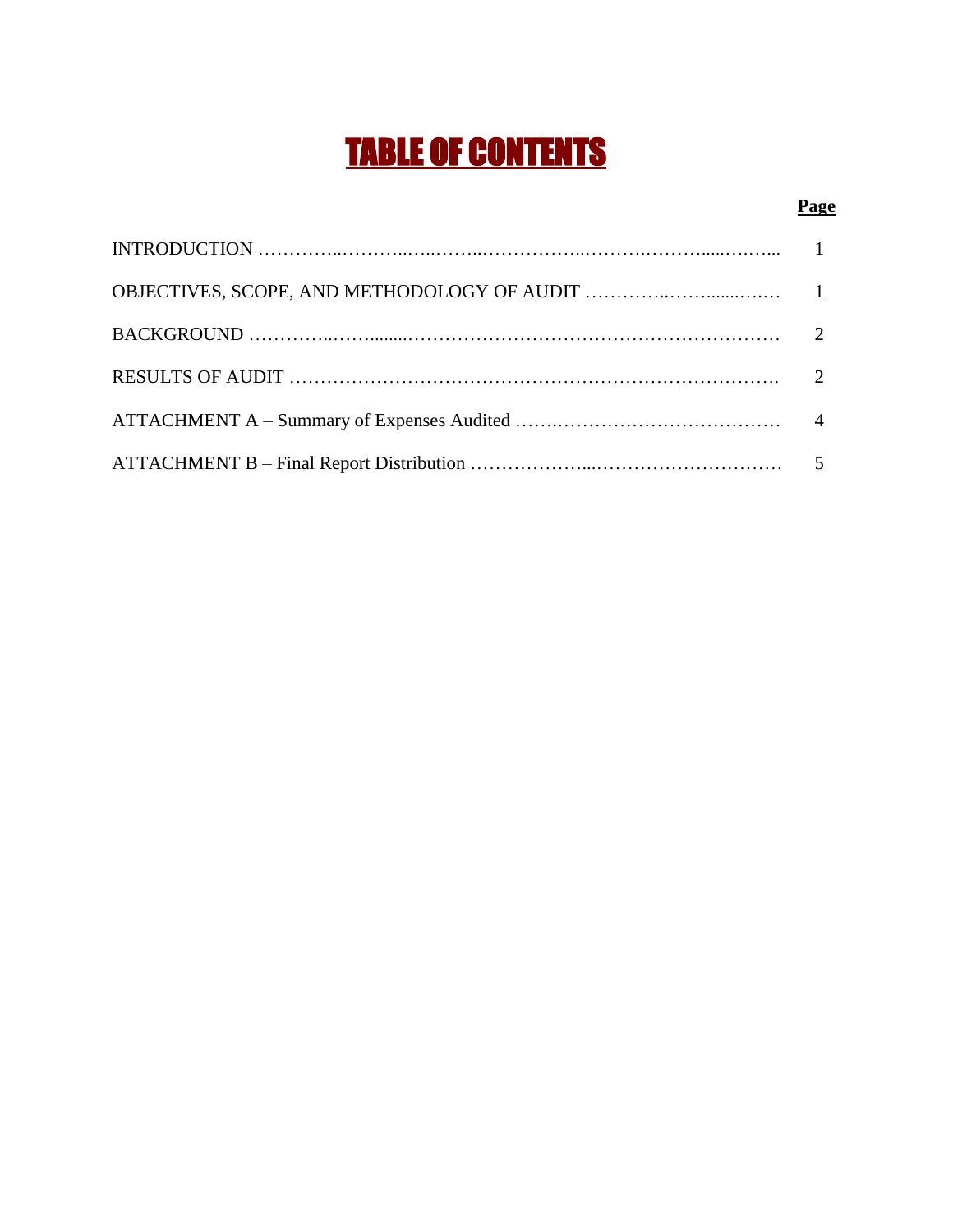

® Los Angeles County Office of the Inspector General 213.244.7300 Tel Metropolitan Transportation Authority 818 West 7<sup>th</sup> Street, Suite 500

Los Angeles, CA 90017

| DATE:           | March 3, 2017                                                                                                                       |
|-----------------|-------------------------------------------------------------------------------------------------------------------------------------|
| TO:             | <b>Board of Directors</b><br><b>Chief Executive Officer</b>                                                                         |
| <b>FROM:</b>    | George Maycott, Acting Senior Director, Inspector General - Audits                                                                  |
| <b>SUBJECT:</b> | <b>Statutorily Mandated Audit of Miscellaneous Expenses</b><br>For the Period April 1 through June 30, 2016<br>Report No. 17-AUD-05 |
|                 |                                                                                                                                     |

### INTRODUCTION

The Office of the Inspector General (OIG) performed the mandated audit of miscellaneous expenses for the period of April 1 through June 30, 2016.

This audit was performed pursuan<sup>t</sup> to Public Utilities Code section 13005 1.28(b) which requires that the Inspector General repor<sup>t</sup> to the Los Angeles County Metropolitan Transportation Authority (Metro) Board of Directors on miscellaneous expenses including travel, training, meals, private club dues, and membership fees.

Our audit found that the amounts incurred for the 31 statistically sampled expenses and 3 judgmentally sampled expenses were supported by invoices or receipts. However, we found that one traveler was paid more than the allowable maximum for lodging.

## OBJECTIVES, SCOPE, AND METHODOLOGY OF AUDIT

The objectives of the audit were to determine whether sampled miscellaneous expenses incurred were:

- Reasonable and in accordance with Metro policies and procedures;
- Adequately supported with receipts, proper approvals, and other appropriate documentation; and
- Charged to the appropriate account as defined in the Metro Chart of Accounts.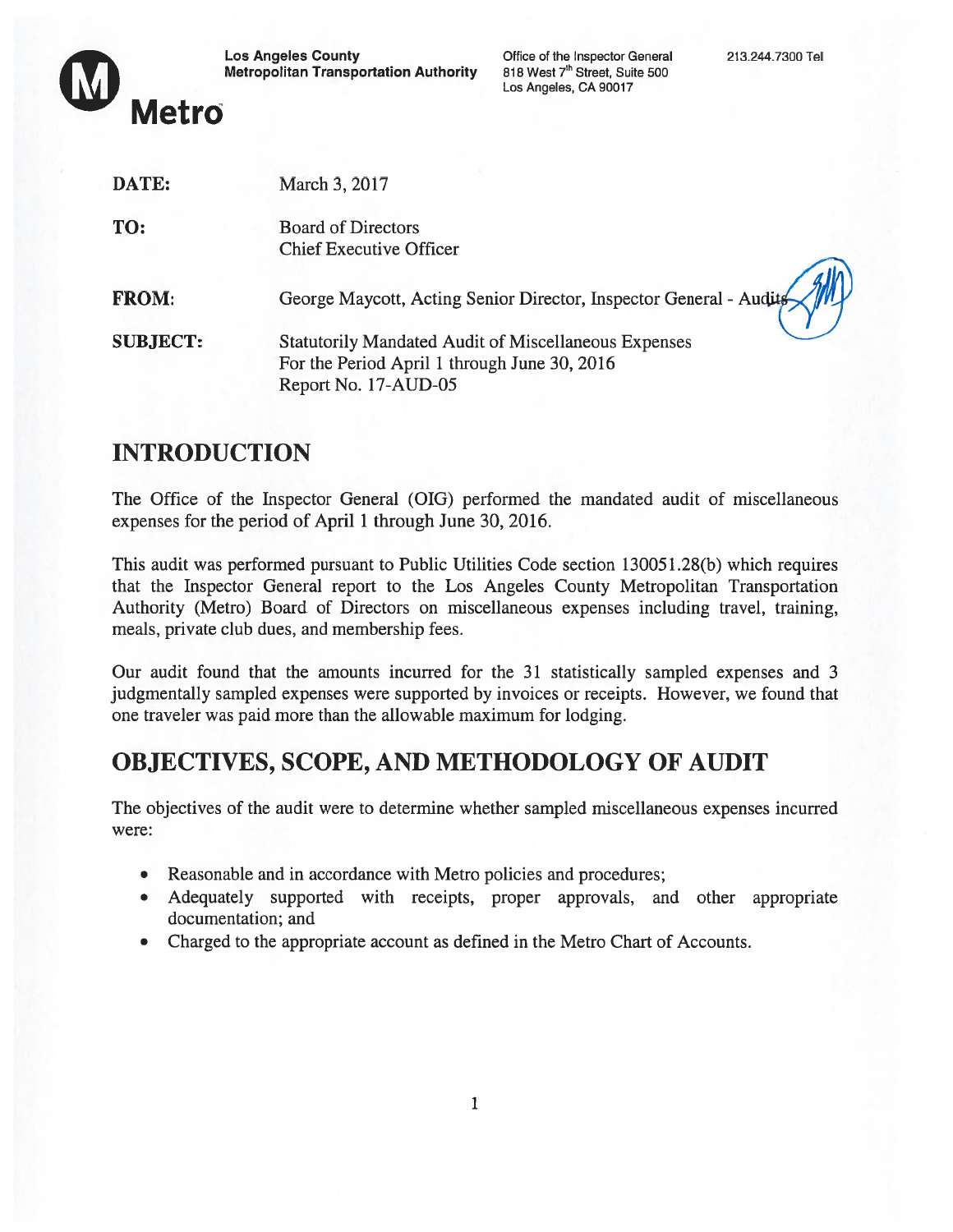#### **Statutorily Mandated Audit of Miscellaneous Expenses For the Period April 1 through June 30, 2016**

Metro's miscellaneous expenses for the period April 1 through June 30, 2016, totaled \$5,290,967<sup>1</sup> (see Attachment A). We reviewed a statistical sample of 31 randomly selected expenses plus three judgmentally selected relocation reimbursement expenses totaling \$34,000.

To achieve the audit objectives, we performed the following procedures:

- Obtained and reviewed Metro's policies: Travel and Business Expenses (FIN-14);
- Purchase Card (P-Card) Program, and Check Request (ACC-01);
- Interviewed personnel in the Accounting Department to obtain an understanding of the processes for paying business travel;
- Contacted the Purchase Card Program Administrator regarding policies and rules;
- Contacted the Travel Program Coordinator regarding business travel;
- Reviewed Metro's Chart of Accounts;
- Determined whether proper approvals were obtained, expenses were justified, and required supporting documentation was submitted;
- Reviewed a statistical sample of all expenses and supporting documents such as receipts, monthly Purchase Card Logs, Travel and Business Expense (T&BE) Reports, Travel Request/Authorization Forms, monthly purchase card statements, and other documents; and
- Reviewed documentation supporting reimbursement of employee relocation expenses.

The audit was conducted in accordance with Generally Accepted Government Auditing Standards. Those standards require that we plan and perform the audit to obtain sufficient, appropriate evidence to provide a reasonable basis for our findings and conclusions based on the audit objectives. We believe that the evidence obtained provides a reasonable basis for our findings and conclusions according to the audit objectives.

### **BACKGROUND**

 $\overline{a}$ 

Metro uses three options to pay for miscellaneous expenses: (1) Metro's Purchase Cards, (2) employee reimbursement through Travel and Business Expense (TBE) reports, and (3) Check Requests including purchase orders. Each option has its own applicable policies, procedures, or guidelines. The Accounts Payable Section in the Accounting Department is responsible for the accurate and timely processing of payments for these expenses. The Payroll Department processes relocation assistance payments to employees.

<sup>&</sup>lt;sup>1</sup> These totals do not include transactions that were \$200 or less, credit amounts, and transactions incurred by the OIG or the Ethics Department.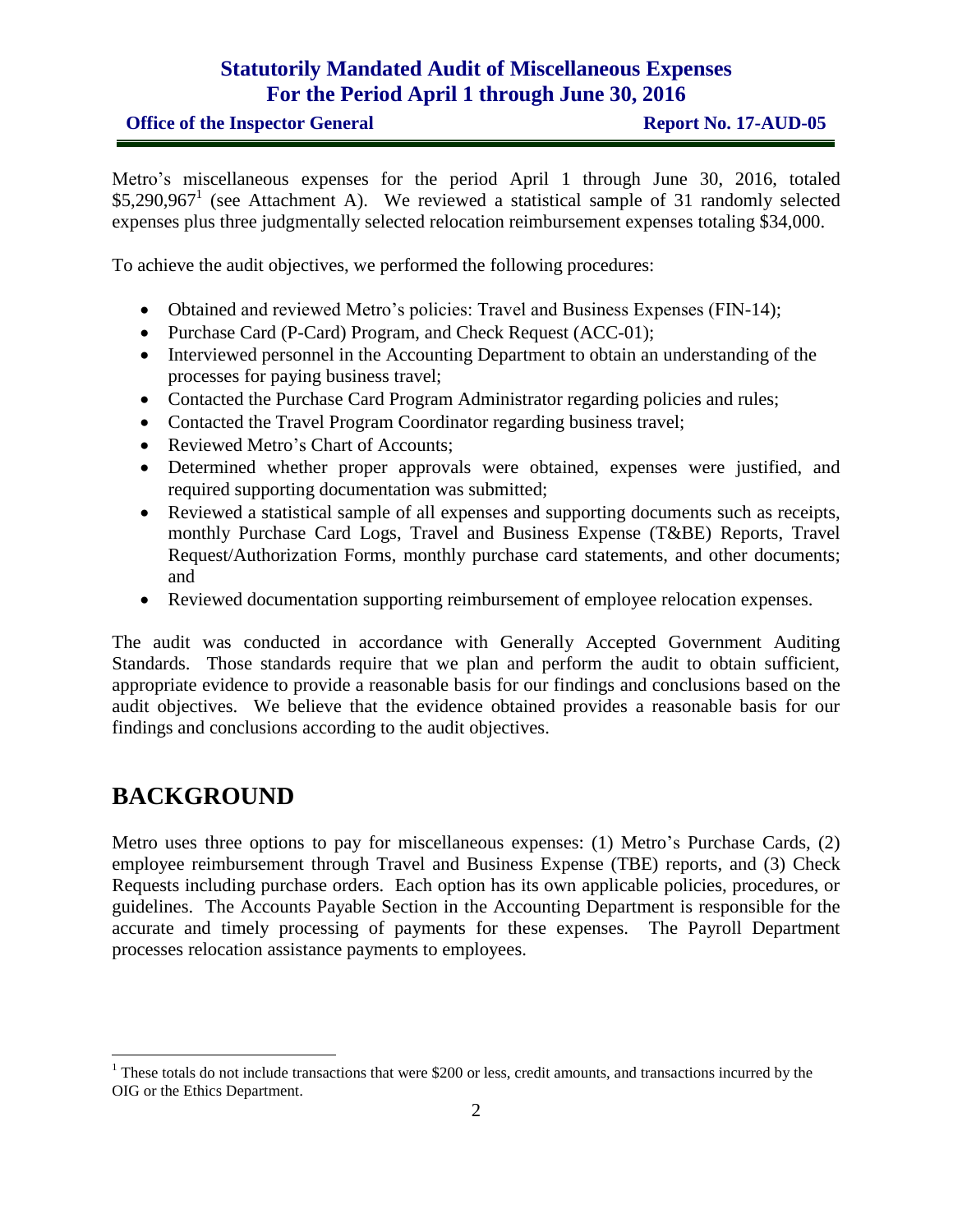#### **RESULTS OF AUDIT**

 $\overline{a}$ 

The 34 total expense transactions we audited generally complied with Metro policies, were reasonable, and were adequately supported. However, we found one travel expense where the traveler was reimbursed for lodging in excess of the allowed maximum according to Metro policy.

#### **One Traveler Was Paid More Than the Allowable Maximum for Lodging.**

We found that one traveler was paid \$228.99 plus taxes for lodging while traveling. The maximum lodging rate for that time and place allowed by the Federal Per Diem rates was \$161.00 plus tax, a difference of \$68.99. The documents supporting the travel indicate that the rate to be used was the \$161.00 rate, and no approval for the deviation is shown.

Policy FIN 14, Travel and Business Expense states that "the maximum amounts that can be reimbursed for lodging and meals for domestic travel are indicated in Internal Revenue Service Publication 1542" (paragraph 1.2.3); and "an exception to the lodging dollar limit may be made for conference hotels or close proximity to the final business destination when time and commute costs are high when determined by the Travel Coordinator and approved by the Executive Officer" (paragraph 1.2.3.1).

The Travel Program Coordinator stated that she made the reservation at the higher rate because no rate within the per diem allowance could be located in the area, but she did not document this in the expense support documentation. Furthermore, as a response to a prior OIG report,  $2$  she implemented a new practice around June 2016 to ensure that the appropriate Executive Officer will provide written approval when such an exception is needed, and the approval is noted on, and attached to, the Travel Authorization.

Since corrective action has been implemented after the date of this sampled expense, no recommendation is made at this time.

<sup>&</sup>lt;sup>2</sup> Report Number 16-AUD-07, dated July 22, 2016, titled "Audit of Metro Business Travel Expenses"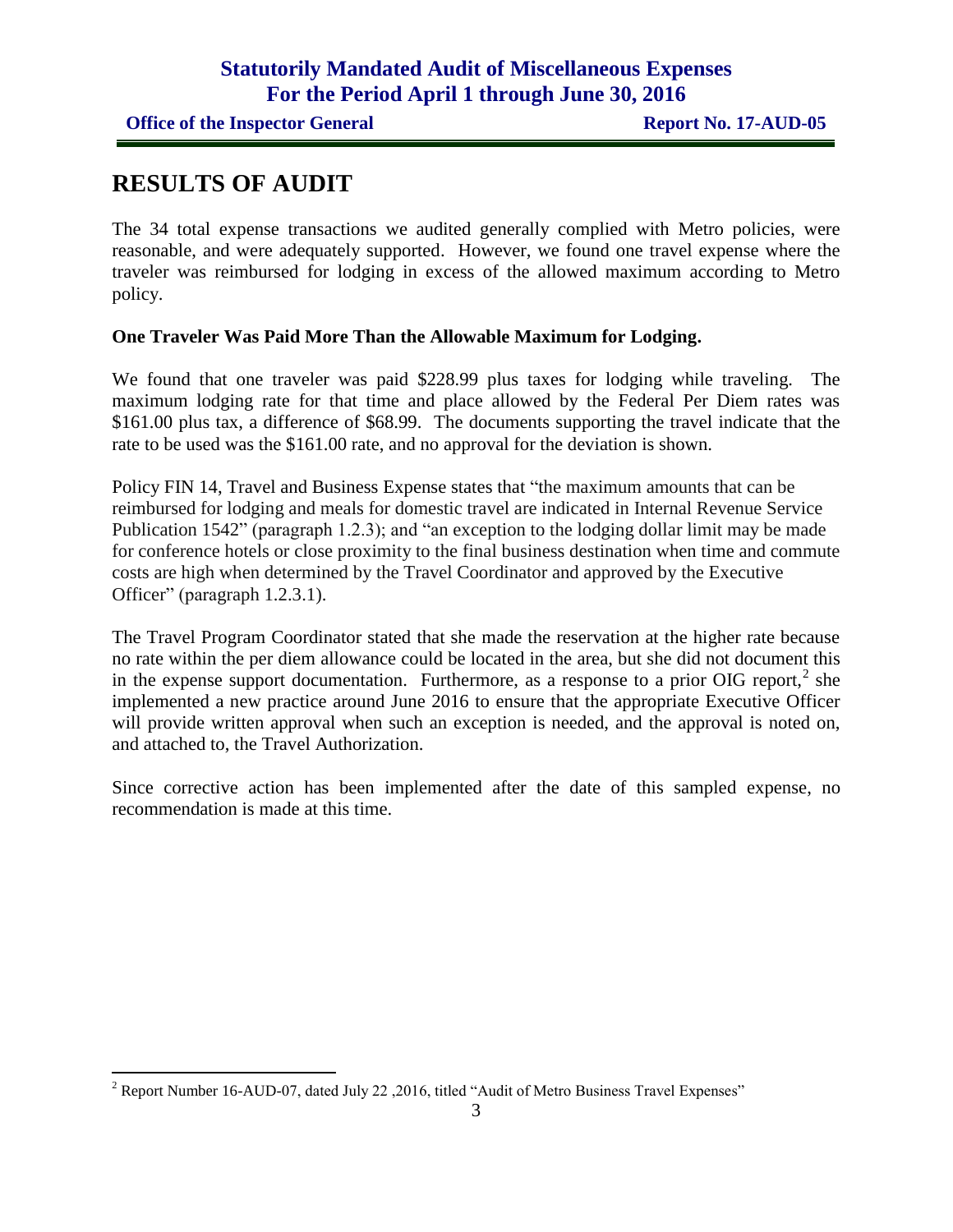| <b>Account</b> | <b>Account Description</b>                        | <b>Total</b><br><b>Amount</b> | <b>Sample</b><br><b>Amount</b>  |  |
|----------------|---------------------------------------------------|-------------------------------|---------------------------------|--|
| 50213          | Training Program <sup>(1)</sup>                   | $\mathcal{S}$<br>64,425       | $\mathcal{S}$<br>$\overline{0}$ |  |
| 50903          | <b>Business Meals</b>                             | 94,997                        | 2,060                           |  |
| 50908          | <b>Employee Relocation</b>                        | 83,000                        | 34,000                          |  |
| 50910          | ER Mileage / Parking $^{(1)}$                     | 10,038                        | $\theta$                        |  |
| 50914          | Schedule Checkers <sup>(1)</sup>                  | 3,664                         | $\overline{0}$                  |  |
| 50915          | Seminar and Conference Fee                        | 149,667                       | 2,386                           |  |
| 50917          | <b>Business Travel</b>                            | 545,303                       | 15,586                          |  |
| 50930          | Employee Activities and Recreation <sup>(1)</sup> | 1,980                         | $\overline{0}$                  |  |
| 50999          | <b>Other Miscellaneous Expenses</b>               | \$4,337,893                   | \$298,864                       |  |
|                | <b>Totals</b>                                     | <u>\$5,290,967</u>            | \$352,896                       |  |
|                |                                                   |                               |                                 |  |

| For the Period from April 1, 2016 to June 30, 2016 |  |
|----------------------------------------------------|--|
|----------------------------------------------------|--|

The above amounts do not include transactions that were \$200 or less, credit adjustments, and expenses incurred by the OIG or the Ethics Department.

**Note** 

(1) The random selection process did not result in selection of an item in this account.